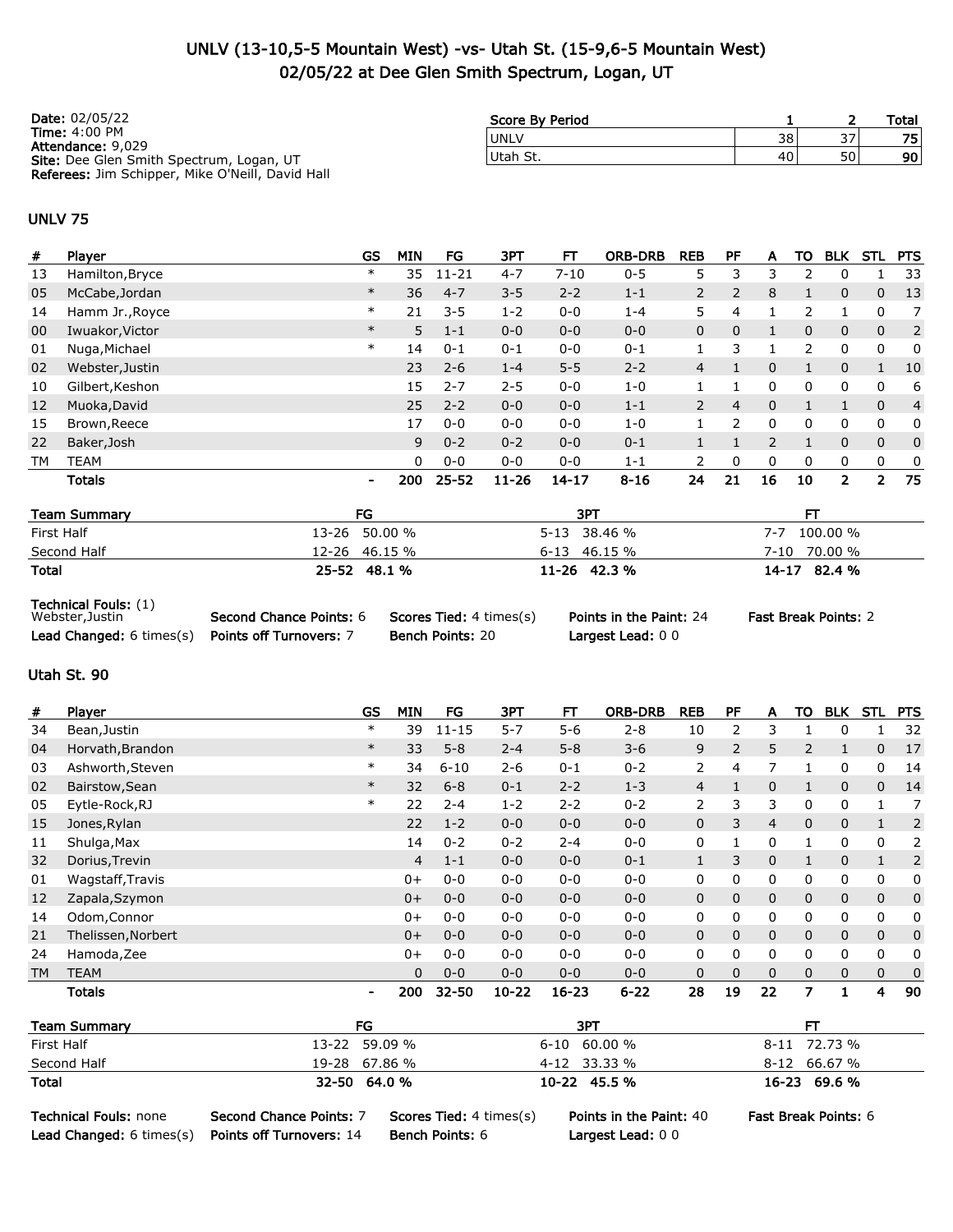# 1st Half Play By Play

| <b>VISITORS: UNLV</b>                        | Time                     |             |                | Score Margin HOME TEAM: Utah St.             |
|----------------------------------------------|--------------------------|-------------|----------------|----------------------------------------------|
|                                              | 19:34                    |             |                | FOUL by HORVATH, BRANDON                     |
|                                              | 19:34                    |             |                | TURNOVER by HORVATH, BRANDON                 |
| MISS JUMPER by HAMM JR., ROYCE(in the paint) | 19:10                    |             |                |                                              |
|                                              | $- -$                    |             |                | REBOUND DEF by HORVATH, BRANDON              |
|                                              | 18:47                    | $0 - 3$     | H 3            | GOOD 3PTR by ASHWORTH, STEVEN                |
|                                              | $-$                      |             |                | ASSIST by BEAN, JUSTIN                       |
| GOOD LAYUP by IWUAKOR, VICTOR(in the paint)  | 18:27                    | $2 - 3$     | $H_1$          |                                              |
| ASSIST by MCCABE, JORDAN                     | $-$                      |             |                |                                              |
|                                              | 17:58                    |             |                |                                              |
|                                              |                          | $2 - 5$     | H 3            | GOOD LAYUP by EYTLE-ROCK, RJ(in the paint)   |
|                                              | 17:34                    |             |                | FOUL by EYTLE-ROCK, RJ                       |
| GOOD 3PTR by HAMM JR., ROYCE                 | 17:21                    | $5 - 5$     |                |                                              |
| ASSIST by IWUAKOR, VICTOR                    | $- -$                    |             |                |                                              |
|                                              | 16:57                    | $5 - 7$     | H 2            | GOOD JUMPER by BAIRSTOW, SEAN (in the paint) |
| GOOD 3PTR by HAMILTON, BRYCE                 | 16:43                    | $8 - 7$     | V <sub>1</sub> |                                              |
| ASSIST by MCCABE, JORDAN                     | $-$                      |             |                |                                              |
| FOUL by NUGA, MICHAEL                        | 16:32                    |             |                |                                              |
| FOUL by MCCABE, JORDAN                       | 16:24                    |             |                |                                              |
|                                              | 16:20                    |             |                | MISS JUMPER by BEAN, JUSTIN(in the paint)    |
| REBOUND DEF by NUGA, MICHAEL                 | $- -$                    |             |                |                                              |
| GOOD JUMPER by MCCABE, JORDAN                | 16:08                    | $10-7$      | V <sub>3</sub> |                                              |
|                                              | 15:52                    |             |                | MISS 3PTR by ASHWORTH, STEVEN                |
| REBOUND DEF by HAMM JR., ROYCE               | $- -$                    |             |                |                                              |
| GOOD JUMPER by HAMM JR., ROYCE(in the paint) | 15:39                    | $12 - 7$    | V 5            |                                              |
| ASSIST by HAMILTON, BRYCE                    | $- -$                    |             |                |                                              |
| FOUL by HAMILTON, BRYCE                      | 15:15                    |             |                |                                              |
|                                              | 15:14                    |             |                | SUB OUT by ASHWORTH, STEVEN                  |
|                                              | 15:14                    |             |                | SUB OUT by EYTLE-ROCK, RJ                    |
|                                              | 15:14                    |             |                | SUB IN by SHULGA, MAX                        |
|                                              | 15:14                    |             |                |                                              |
|                                              |                          |             |                | SUB IN by JONES, RYLAN                       |
| SUB OUT by IWUAKOR, VICTOR                   | 15:14                    |             |                |                                              |
| SUB OUT by NUGA, MICHAEL                     | 15:14                    |             |                |                                              |
| SUB OUT by HAMM JR., ROYCE                   | 15:14                    |             |                |                                              |
| SUB IN by GILBERT, KESHON                    | 15:14                    |             |                |                                              |
| SUB IN by MUOKA, DAVID                       | 15:14                    |             |                |                                              |
| SUB IN by BROWN, REECE                       | 15:14                    |             |                |                                              |
| TIMEOUT MEDIA by TEAM                        | 15:14                    |             |                |                                              |
|                                              | 15:13                    |             |                | MISS 3PTR by BEAN, JUSTIN                    |
| REBOUND DEF by HAMILTON, BRYCE               | $- -$                    |             |                |                                              |
| MISS JUMPER by HAMILTON, BRYCE(in the paint) | 15:01                    |             |                |                                              |
|                                              | 15:01                    |             |                | BLOCK by HORVATH, BRANDON                    |
|                                              | $-$                      |             |                | REBOUND DEF by BEAN, JUSTIN                  |
|                                              |                          | 14:55 12-10 | V <sub>2</sub> | GOOD 3PTR by HORVATH, BRANDON                |
|                                              | $-$                      |             |                | ASSIST by JONES, RYLAN                       |
|                                              | 14:29                    |             |                | FOUL by SHULGA, MAX                          |
| SUB OUT by MCCABE, JORDAN                    | 14:29                    |             |                |                                              |
| SUB IN by WEBSTER, JUSTIN                    | 14:29                    |             |                |                                              |
| MISS 3PTR by HAMILTON, BRYCE                 | 14:13                    |             |                |                                              |
| REBOUND OFF by MUOKA, DAVID                  | $\overline{\phantom{a}}$ |             |                |                                              |
| GOOD JUMPER by HAMILTON, BRYCE(in the paint) |                          | 14:04 14-10 | V <sub>4</sub> |                                              |
|                                              | 13:45                    |             |                | MISS LAYUP by JONES, RYLAN(in the paint)     |
|                                              | $-$                      |             |                |                                              |
|                                              |                          |             |                | REBOUND OFF by BAIRSTOW, SEAN                |
|                                              | 13:38                    |             |                | MISS LAYUP by BAIRSTOW, SEAN(in the paint)   |
| REBOUND DEF by HAMILTON, BRYCE               | $\overline{a}$           |             |                |                                              |
| GOOD JUMPER by HAMILTON, BRYCE(in the paint) |                          | 13:14 16-10 | V <sub>6</sub> |                                              |
|                                              | 12:53                    |             |                | TURNOVER by SHULGA, MAX                      |
| STEAL by WEBSTER, JUSTIN                     | 12:53                    |             |                |                                              |
| MISS 3PTR by GILBERT, KESHON                 | 12:20                    |             |                |                                              |
| REBOUND OFF by WEBSTER, JUSTIN               | $- -$                    |             |                |                                              |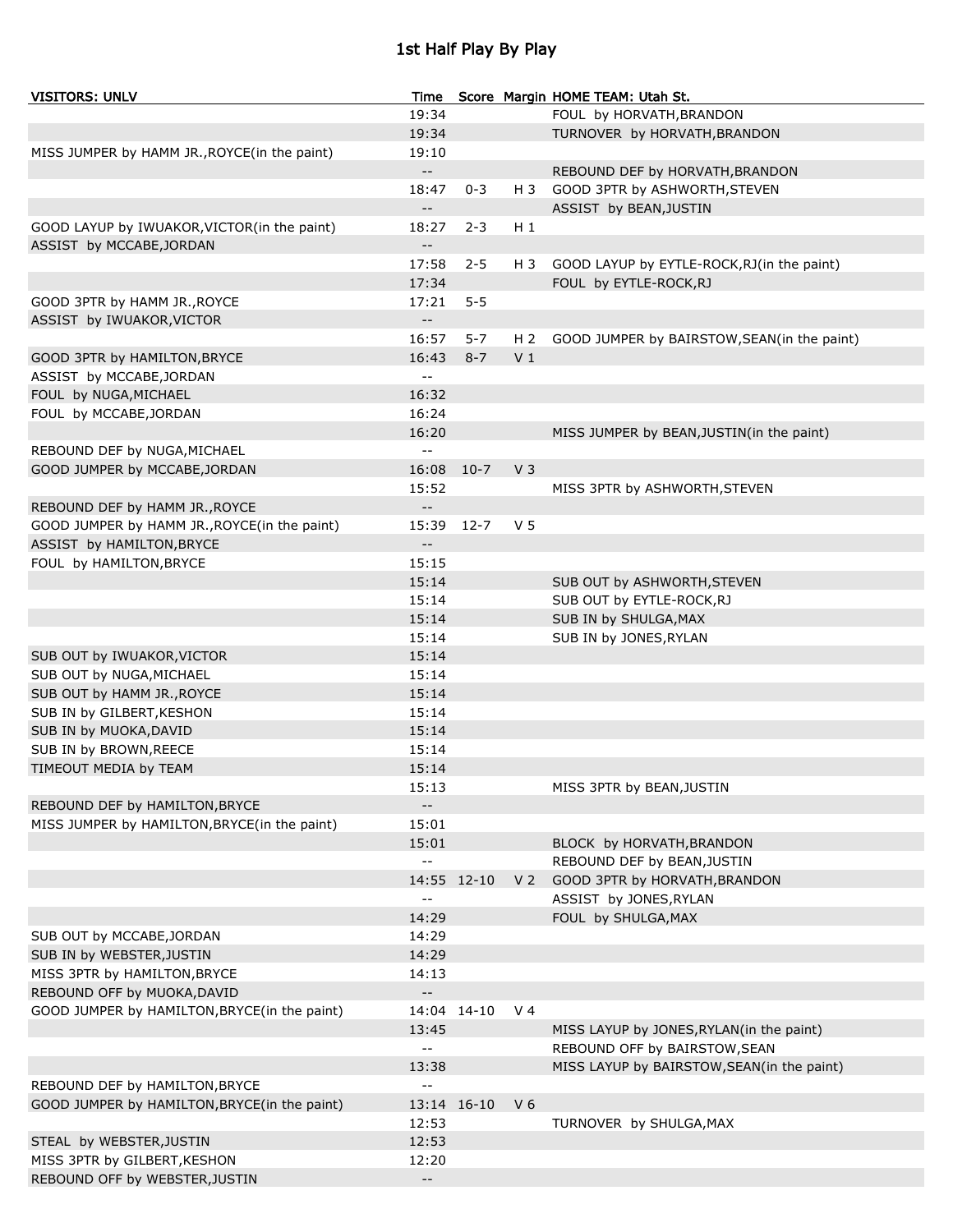| MISS 3PTR by WEBSTER, JUSTIN            | 12:14                                         |             |                |                                                           |
|-----------------------------------------|-----------------------------------------------|-------------|----------------|-----------------------------------------------------------|
| REBOUND OFF by TEAM                     | $= -$                                         |             |                |                                                           |
| MISS 3PTR by GILBERT, KESHON            | 12:00                                         |             |                |                                                           |
|                                         | $-$                                           |             |                | REBOUND DEF by BAIRSTOW, SEAN                             |
| SUB OUT by HAMILTON, BRYCE              | 11:54                                         |             |                |                                                           |
| SUB OUT by BROWN, REECE                 | 11:54                                         |             |                |                                                           |
| SUB IN by NUGA, MICHAEL                 | 11:54                                         |             |                |                                                           |
| SUB IN by HAMM JR., ROYCE               | 11:54                                         |             |                |                                                           |
| TIMEOUT MEDIA by TEAM                   | 11:54                                         |             |                |                                                           |
|                                         | $\sim$ $\sim$                                 | 11:42 16-12 | V 4            | GOOD JUMPER by BEAN, JUSTIN(in the paint)                 |
|                                         |                                               |             |                | ASSIST by HORVATH, BRANDON                                |
| FOUL by NUGA, MICHAEL                   | 11:16                                         |             |                |                                                           |
| TURNOVER by NUGA, MICHAEL               | 11:16                                         |             |                |                                                           |
| SUB OUT by NUGA, MICHAEL                | 11:16                                         |             |                |                                                           |
| SUB OUT by GILBERT, KESHON              | 11:16                                         |             |                |                                                           |
| SUB OUT by MUOKA, DAVID                 | 11:16                                         |             |                |                                                           |
| SUB IN by IWUAKOR, VICTOR               | 11:16                                         |             |                |                                                           |
| SUB IN by MCCABE, JORDAN                | 11:16                                         |             |                |                                                           |
| SUB IN by BAKER, JOSH                   | 11:16                                         |             |                |                                                           |
| FOUL by HAMM JR., ROYCE                 | 11:03                                         |             |                |                                                           |
|                                         |                                               | 11:03 16-13 | $V_3$          | GOOD FT by HORVATH, BRANDON                               |
|                                         | 11:03                                         |             |                | SUB OUT by BAIRSTOW, SEAN                                 |
|                                         | 11:03                                         |             |                | SUB IN by EYTLE-ROCK, RJ                                  |
| SUB OUT by WEBSTER, JUSTIN              | 11:03                                         |             |                |                                                           |
| SUB IN by HAMILTON, BRYCE               | 11:03                                         |             |                |                                                           |
|                                         |                                               |             |                | 11:03 16-14 V 2 GOOD FT by HORVATH, BRANDON               |
| SUB OUT by IWUAKOR, VICTOR              | 11:03                                         |             |                |                                                           |
| SUB IN by BROWN, REECE                  | 11:03                                         |             |                |                                                           |
| FOUL by HAMM JR., ROYCE                 | 10:44                                         |             |                |                                                           |
| TURNOVER by HAMM JR., ROYCE             | 10:44                                         |             |                |                                                           |
|                                         | 10:44                                         |             |                | SUB OUT by HORVATH, BRANDON                               |
|                                         | 10:44                                         |             |                | SUB IN by DORIUS, TREVIN                                  |
| SUB OUT by HAMM JR., ROYCE              | 10:44                                         |             |                |                                                           |
| SUB IN by MUOKA, DAVID                  | 10:44                                         |             |                |                                                           |
| FOUL by BROWN, REECE                    | 10:20                                         |             |                |                                                           |
|                                         |                                               | 10:20 16-15 | V 1            | GOOD FT by BEAN, JUSTIN                                   |
|                                         |                                               | 10:20 16-16 |                | GOOD FT by BEAN, JUSTIN                                   |
| GOOD 3PTR by MCCABE, JORDAN             |                                               | 09:51 19-16 | V 3            |                                                           |
| ASSIST by BAKER, JOSH                   | $- -$                                         |             |                |                                                           |
|                                         |                                               | 09:30 19-18 | V <sub>1</sub> | GOOD DUNK by DORIUS, TREVIN(in the paint)                 |
|                                         | $-$                                           |             |                | ASSIST by JONES, RYLAN                                    |
| GOOD DUNK by MUOKA, DAVID(in the paint) |                                               | 09:11 21-18 | V 3            |                                                           |
| ASSIST by MCCABE, JORDAN                | $- -$                                         |             |                |                                                           |
|                                         | 08:58                                         |             |                | TURNOVER by BEAN, JUSTIN                                  |
|                                         | 08:58                                         |             |                | SUB OUT by SHULGA, MAX                                    |
|                                         | 08:58                                         |             |                | SUB IN by ASHWORTH, STEVEN                                |
| MISS 3PTR by MCCABE, JORDAN             | 08:44                                         |             |                |                                                           |
|                                         | $\mathord{\hspace{1pt}\text{--}\hspace{1pt}}$ |             |                | REBOUND DEF by BEAN, JUSTIN                               |
|                                         | 08:35                                         |             |                | MISS 3PTR by ASHWORTH, STEVEN                             |
| REBOUND DEF by BAKER, JOSH              | $\overline{\phantom{a}}$                      |             |                |                                                           |
| TURNOVER by MCCABE, JORDAN              | 08:05                                         |             |                |                                                           |
|                                         | 08:05                                         |             |                | STEAL by DORIUS, TREVIN                                   |
|                                         |                                               | 07:59 21-20 |                | V 1 GOOD LAYUP by BEAN, JUSTIN (fastbreak) (in the paint) |
|                                         | $\mathord{\hspace{1pt}\text{--}\hspace{1pt}}$ |             |                | ASSIST by ASHWORTH, STEVEN                                |
| TURNOVER by MUOKA, DAVID                | 07:43                                         |             |                |                                                           |
|                                         | 07:43                                         |             |                | STEAL by JONES, RYLAN                                     |
|                                         |                                               | 07:37 21-22 | H 1            | GOOD LAYUP by JONES, RYLAN (fastbreak) (in the paint)     |
| MISS 3PTR by HAMILTON, BRYCE            | 07:13                                         |             |                |                                                           |
| REBOUND OFF by BROWN, REECE             | $- -$                                         |             |                |                                                           |
| MISS 3PTR by BAKER, JOSH                | 07:06                                         |             |                |                                                           |
|                                         | $- -$                                         |             |                | REBOUND DEF by BEAN, JUSTIN                               |
|                                         | 07:01                                         |             |                | FOUL by DORIUS, TREVIN                                    |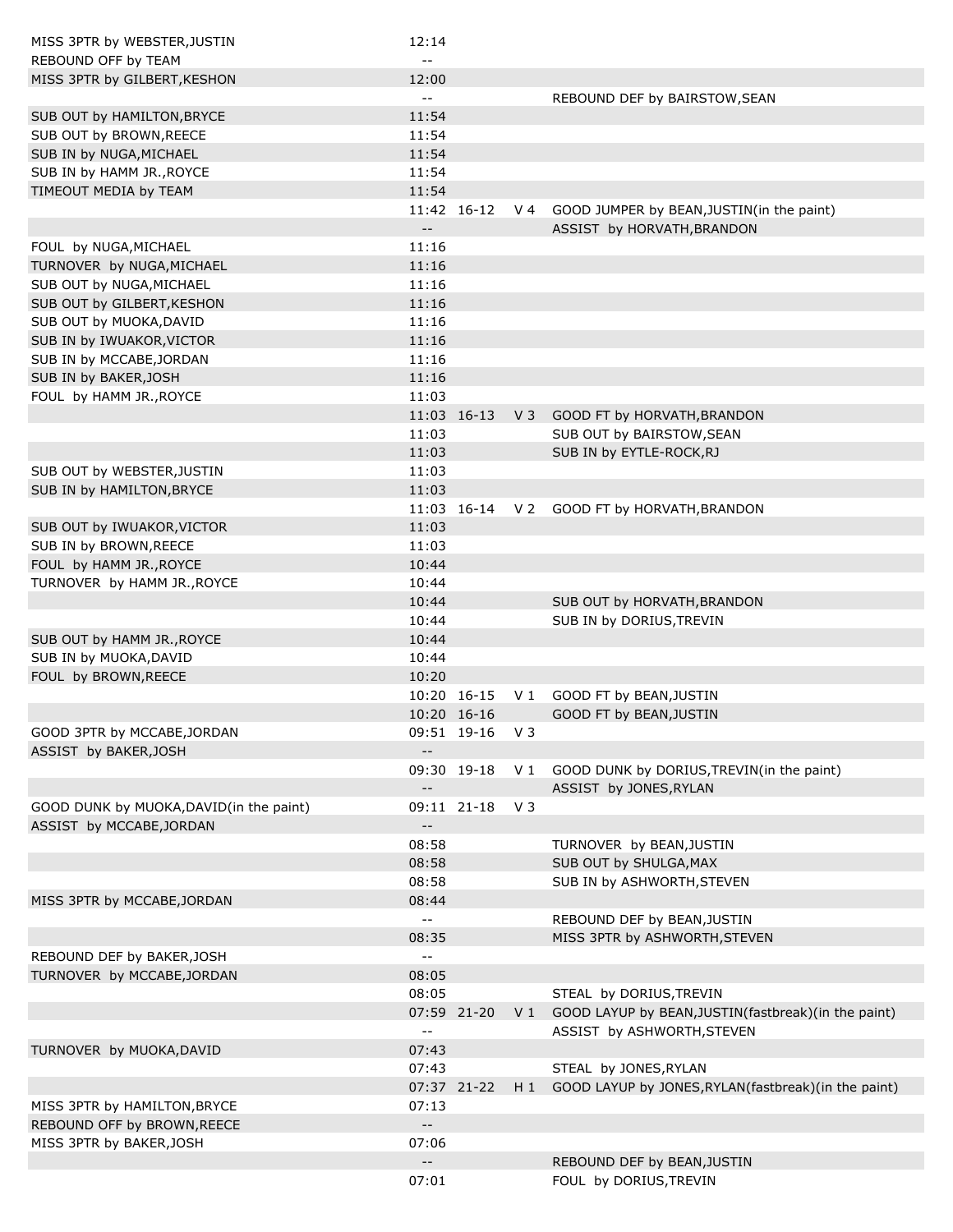|                                              | 07:01                                         |             |                | TURNOVER by DORIUS, TREVIN                  |
|----------------------------------------------|-----------------------------------------------|-------------|----------------|---------------------------------------------|
| TIMEOUT MEDIA by TEAM                        | 07:01                                         |             |                |                                             |
| SUB OUT by BAKER, JOSH                       | 07:01                                         |             |                |                                             |
| SUB IN by GILBERT, KESHON                    | 07:01                                         |             |                |                                             |
|                                              | 06:51                                         |             |                | SUB OUT by JONES, RYLAN                     |
|                                              | 06:51                                         |             |                | SUB OUT by BEAN, JUSTIN                     |
|                                              | 06:51                                         |             |                | SUB IN by BAIRSTOW, SEAN                    |
|                                              | 06:51                                         |             |                | SUB IN by HORVATH, BRANDON                  |
| MISS JUMPER by HAMILTON, BRYCE               | 06:41                                         |             |                |                                             |
|                                              | $\mathord{\hspace{1pt}\text{--}\hspace{1pt}}$ |             |                | REBOUND DEF by DORIUS, TREVIN               |
| FOUL by BROWN, REECE                         | 06:28                                         |             |                |                                             |
|                                              |                                               |             |                |                                             |
|                                              | 06:28                                         |             |                | MISS FT by HORVATH, BRANDON                 |
|                                              | $- -$                                         |             |                | REBOUND DEADB by TEAM                       |
|                                              | 06:28                                         |             |                | MISS FT by HORVATH, BRANDON                 |
| REBOUND DEF by TEAM                          | $- -$                                         |             |                |                                             |
|                                              | 06:28                                         |             |                | FOUL by DORIUS, TREVIN                      |
|                                              | 06:14                                         |             |                | FOUL by DORIUS, TREVIN                      |
| GOOD FT by HAMILTON, BRYCE                   |                                               | 06:14 22-22 |                |                                             |
|                                              | 06:14                                         |             |                | SUB OUT by DORIUS, TREVIN                   |
|                                              | 06:14                                         |             |                | SUB IN by BEAN, JUSTIN                      |
| GOOD FT by HAMILTON, BRYCE                   |                                               | 06:14 23-22 | V <sub>1</sub> |                                             |
|                                              | 05:46                                         |             |                | MISS JUMPER by EYTLE-ROCK, RJ               |
|                                              | $\mathord{\hspace{1pt}\text{--}\hspace{1pt}}$ |             |                | REBOUND OFF by HORVATH, BRANDON             |
|                                              |                                               | 05:39 23-24 | H 1            | GOOD JUMPER by BAIRSTOW, SEAN(in the paint) |
| FOUL by MUOKA, DAVID                         | 05:39                                         |             |                |                                             |
|                                              |                                               | 05:39 23-25 |                | H 2 GOOD FT by BAIRSTOW, SEAN               |
| MISS LAYUP by GILBERT, KESHON(in the paint)  | 05:13                                         |             |                |                                             |
|                                              |                                               |             |                |                                             |
| REBOUND OFF by GILBERT, KESHON               | $\mathord{\hspace{1pt}\text{--}\hspace{1pt}}$ |             |                |                                             |
| SUB OUT by GILBERT, KESHON                   | 05:11                                         |             |                |                                             |
| SUB IN by WEBSTER, JUSTIN                    | 05:11                                         |             |                |                                             |
| MISS JUMPER by HAMILTON, BRYCE(in the paint) | 05:01                                         |             |                |                                             |
|                                              | $\mathord{\hspace{1pt}\text{--}\hspace{1pt}}$ |             |                | REBOUND DEF by EYTLE-ROCK, RJ               |
| FOUL by HAMILTON, BRYCE                      | 04:55                                         |             |                |                                             |
|                                              |                                               | 04:55 23-26 | H 3            | GOOD FT by EYTLE-ROCK, RJ (fastbreak)       |
| SUB OUT by HAMILTON, BRYCE                   | 04:55                                         |             |                |                                             |
| SUB IN by BAKER, JOSH                        | 04:55                                         |             |                |                                             |
|                                              |                                               | 04:55 23-27 |                | H 4 GOOD FT by EYTLE-ROCK, RJ (fastbreak)   |
| GOOD JUMPER by WEBSTER, JUSTIN(in the paint) |                                               | 04:35 25-27 | H <sub>2</sub> |                                             |
|                                              | 04:35                                         |             |                | FOUL by EYTLE-ROCK, RJ                      |
|                                              | 04:35                                         |             |                | SUB OUT by EYTLE-ROCK, RJ                   |
|                                              | 04:35                                         |             |                | SUB IN by SHULGA, MAX                       |
| GOOD FT by WEBSTER, JUSTIN                   |                                               | 04:35 26-27 | $H_1$          |                                             |
|                                              | 04:25                                         |             |                | MISS 3PTR by HORVATH, BRANDON               |
| REBOUND DEF by WEBSTER, JUSTIN               | $\mathord{\hspace{1pt}\text{--}\hspace{1pt}}$ |             |                |                                             |
| MISS 3PTR by BAKER, JOSH                     | 04:03                                         |             |                |                                             |
|                                              | $\sim$ $\sim$                                 |             |                | REBOUND DEF by ASHWORTH, STEVEN             |
|                                              |                                               |             |                |                                             |
| FOUL by WEBSTER, JUSTIN                      | 03:51                                         |             |                |                                             |
| TIMEOUT MEDIA by TEAM                        | 03:51                                         |             |                |                                             |
| SUB OUT by BROWN, REECE                      | 03:51                                         |             |                |                                             |
| SUB OUT by BAKER, JOSH                       | 03:51                                         |             |                |                                             |
| SUB IN by HAMILTON, BRYCE                    | 03:51                                         |             |                |                                             |
| SUB IN by HAMM JR., ROYCE                    | 03:51                                         |             |                |                                             |
|                                              |                                               | 03:51 26-28 | H <sub>2</sub> | GOOD FT by SHULGA, MAX                      |
|                                              | 03:50                                         |             |                | MISS FT by SHULGA, MAX                      |
| REBOUND DEF by HAMM JR., ROYCE               | $\overline{\phantom{a}}$                      |             |                |                                             |
| GOOD JUMPER by HAMILTON, BRYCE(in the paint) |                                               | 03:32 28-28 |                |                                             |
| ASSIST by MCCABE, JORDAN                     |                                               |             |                |                                             |
|                                              |                                               | 03:22 28-31 | H 3            | GOOD 3PTR by BEAN, JUSTIN                   |
|                                              |                                               |             |                | ASSIST by HORVATH, BRANDON                  |
| TURNOVER by HAMM JR., ROYCE                  | 03:00                                         |             |                |                                             |
|                                              | 03:00                                         |             |                | SUB OUT by SHULGA, MAX                      |
|                                              | 03:00                                         |             |                | SUB IN by JONES, RYLAN                      |
|                                              |                                               |             |                |                                             |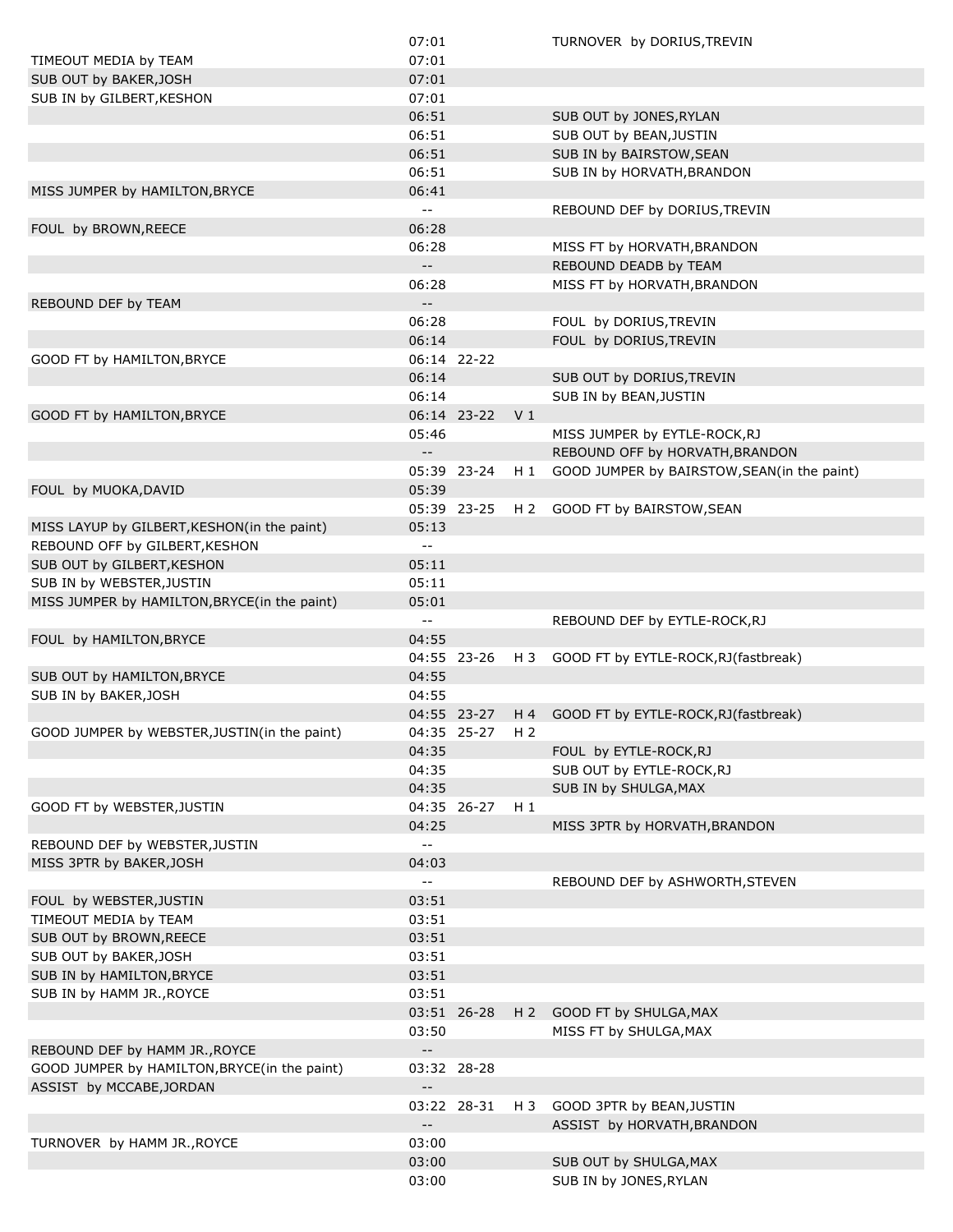|                                | 02:48                      |                 |                | TURNOVER by HORVATH, BRANDON                 |
|--------------------------------|----------------------------|-----------------|----------------|----------------------------------------------|
|                                | 02:36                      |                 |                | FOUL by JONES, RYLAN                         |
| GOOD FT by MCCABE, JORDAN      |                            | 02:36 29-31     | H <sub>2</sub> |                                              |
| GOOD FT by MCCABE, JORDAN      |                            | 02:36 30-31     | $H_1$          |                                              |
|                                |                            | 02:15 30-34     | $H_4$          | GOOD 3PTR by ASHWORTH, STEVEN                |
|                                | $- -$                      |                 |                | ASSIST by JONES, RYLAN                       |
|                                | 01:48                      |                 |                | FOUL by JONES, RYLAN                         |
|                                | 01:48                      |                 |                | SUB OUT by JONES, RYLAN                      |
|                                | 01:48                      |                 |                | SUB IN by EYTLE-ROCK, RJ                     |
| GOOD FT by HAMILTON, BRYCE     |                            | 01:48 31-34     | $H_3$          |                                              |
| GOOD FT by HAMILTON, BRYCE     |                            | 01:48 32-34 H 2 |                |                                              |
|                                |                            | 01:31 32-37     | H 5            | GOOD 3PTR by BEAN, JUSTIN                    |
|                                | $\overline{\phantom{a}}$ . |                 |                | ASSIST by HORVATH, BRANDON                   |
| TIMEOUT 30SEC by TEAM          | 01:25                      |                 |                |                                              |
|                                | 01:25                      |                 |                | SUB OUT by EYTLE-ROCK, RJ                    |
|                                | 01:25                      |                 |                | SUB IN by SHULGA, MAX                        |
| SUB OUT by HAMILTON, BRYCE     | 01:20                      |                 |                |                                              |
| SUB IN by BROWN, REECE         | 01:20                      |                 |                |                                              |
| SUB OUT by HAMM JR., ROYCE     | 01:15                      |                 |                |                                              |
| SUB IN by BAKER, JOSH          | 01:15                      |                 |                |                                              |
| GOOD 3PTR by MCCABE, JORDAN    |                            | 01:05 35-37     | H <sub>2</sub> |                                              |
| ASSIST by BAKER, JOSH          |                            |                 |                |                                              |
|                                | 00:43                      |                 |                | MISS LAYUP by HORVATH, BRANDON(in the paint) |
| BLOCK by MUOKA, DAVID          | 00:43                      |                 |                |                                              |
| REBOUND DEF by WEBSTER, JUSTIN | $\overline{\phantom{a}}$   |                 |                |                                              |
| GOOD 3PTR by WEBSTER, JUSTIN   |                            | 00:23 38-37 V1  |                |                                              |
| ASSIST by MCCABE, JORDAN       | --                         |                 |                |                                              |
|                                |                            | 00:02 38-40     | H <sub>2</sub> | GOOD 3PTR by HORVATH, BRANDON                |
|                                | --                         |                 |                | ASSIST by BEAN, JUSTIN                       |
|                                |                            |                 |                |                                              |

## 2nd Half Play By Play

| <b>VISITORS: UNLV</b>                       | Time  |             |     | Score Margin HOME TEAM: Utah St.            |
|---------------------------------------------|-------|-------------|-----|---------------------------------------------|
|                                             | 20:00 |             |     | SUB OUT by SHULGA, MAX                      |
|                                             | 20:00 |             |     | SUB IN by EYTLE-ROCK, RJ                    |
| SUB OUT by WEBSTER, JUSTIN                  | 20:00 |             |     |                                             |
| SUB OUT by MUOKA, DAVID                     | 20:00 |             |     |                                             |
| SUB OUT by BAKER, JOSH                      | 20:00 |             |     |                                             |
| SUB IN by NUGA, MICHAEL                     | 20:00 |             |     |                                             |
| SUB IN by HAMILTON, BRYCE                   | 20:00 |             |     |                                             |
| SUB IN by HAMM JR., ROYCE                   | 20:00 |             |     |                                             |
|                                             |       | 19:53 38-43 | H 5 | GOOD 3PTR by BEAN, JUSTIN                   |
|                                             | $- -$ |             |     | ASSIST by ASHWORTH, STEVEN                  |
| MISS 3PTR by HAMILTON, BRYCE                | 19:26 |             |     |                                             |
|                                             | $- -$ |             |     | REBOUND DEF by HORVATH, BRANDON             |
|                                             | 19:19 |             |     | MISS 3PTR by EYTLE-ROCK, RJ                 |
| BLOCK by HAMM JR., ROYCE                    | 19:19 |             |     |                                             |
| REBOUND DEF by MCCABE, JORDAN               | $- -$ |             |     |                                             |
| MISS 3PTR by MCCABE, JORDAN                 | 19:09 |             |     |                                             |
|                                             | $- -$ |             |     | REBOUND DEF by BEAN, JUSTIN                 |
|                                             |       | 18:53 38-45 | HZ  | GOOD DUNK by HORVATH, BRANDON(in the paint) |
|                                             | $-$   |             |     | ASSIST by EYTLE-ROCK, RJ                    |
| MISS JUMPER by MCCABE, JORDAN(in the paint) | 18:26 |             |     |                                             |
|                                             |       |             |     | REBOUND DEF by BAIRSTOW, SEAN               |
|                                             |       | 18:13 38-47 | H9  | GOOD JUMPER by ASHWORTH, STEVEN             |
| TIMEOUT 30SEC by TEAM                       | 18:13 |             |     |                                             |
| SUB OUT by BROWN, REECE                     | 18:13 |             |     |                                             |
| SUB IN by GILBERT, KESHON                   | 18:13 |             |     |                                             |
| GOOD 3PTR by HAMILTON, BRYCE                |       | 17:46 41-47 | H 6 |                                             |
|                                             | 17:18 |             |     | MISS 3PTR by BAIRSTOW, SEAN                 |
|                                             | $- -$ |             |     | REBOUND OFF by HORVATH, BRANDON             |
|                                             |       |             |     |                                             |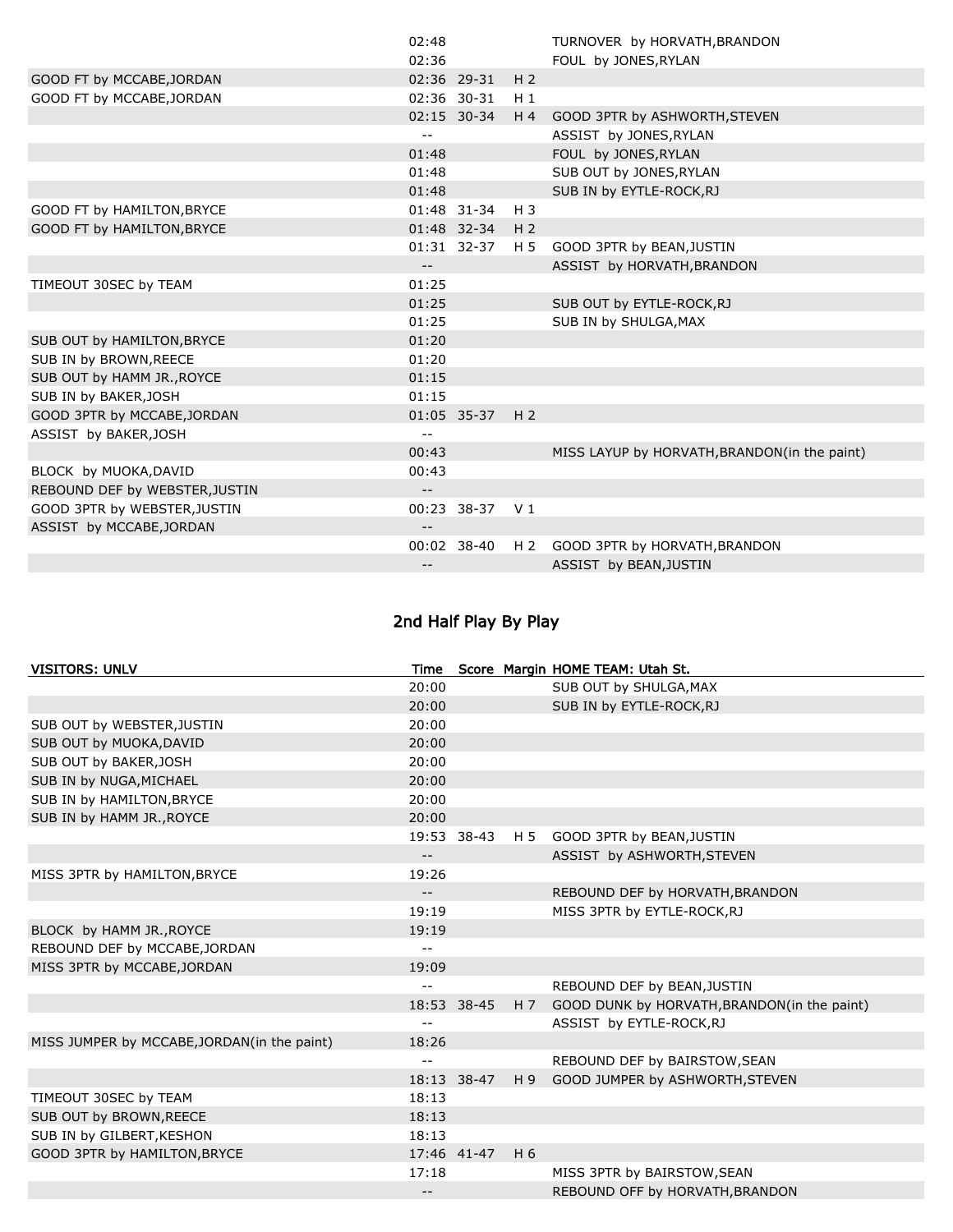|                                              | 17:09                                         |             |                | MISS 3PTR by BEAN, JUSTIN                      |
|----------------------------------------------|-----------------------------------------------|-------------|----------------|------------------------------------------------|
| REBOUND DEF by HAMM JR., ROYCE               |                                               |             |                |                                                |
|                                              | 16:58                                         |             |                | FOUL by ASHWORTH, STEVEN                       |
| GOOD 3PTR by GILBERT, KESHON                 |                                               | 16:43 44-47 | H 3            |                                                |
| ASSIST by MCCABE, JORDAN                     | $- -$                                         |             |                |                                                |
|                                              | 16:26                                         |             |                | MISS 3PTR by HORVATH, BRANDON                  |
| REBOUND DEF by HAMILTON, BRYCE               | $- -$                                         |             |                |                                                |
| TURNOVER by HAMILTON, BRYCE                  | 16:12                                         |             |                |                                                |
|                                              | 16:12                                         |             |                | STEAL by EYTLE-ROCK,RJ                         |
|                                              | 16:04                                         |             |                | MISS 3PTR by ASHWORTH, STEVEN                  |
| REBOUND DEF by HAMM JR., ROYCE               | $-$                                           |             |                |                                                |
| MISS 3PTR by HAMM JR., ROYCE                 | 15:32                                         |             |                |                                                |
| REBOUND OFF by MCCABE, JORDAN                | $-$                                           |             |                |                                                |
|                                              | 15:30                                         |             |                | FOUL by HORVATH, BRANDON                       |
| TIMEOUT MEDIA by TEAM                        | 15:30                                         |             |                |                                                |
|                                              | 15:30                                         |             |                | SUB OUT by EYTLE-ROCK, RJ                      |
|                                              | 15:30                                         |             |                | SUB IN by JONES, RYLAN                         |
| SUB OUT by HAMM JR., ROYCE                   | 15:30                                         |             |                |                                                |
| SUB IN by MUOKA, DAVID                       | 15:30                                         |             |                |                                                |
| MISS JUMPER by HAMILTON, BRYCE(in the paint) | 15:16                                         |             |                |                                                |
|                                              | $-$                                           |             |                | REBOUND DEF by BAIRSTOW, SEAN                  |
|                                              |                                               | 15:04 44-49 | H 5            | GOOD JUMPER by BEAN, JUSTIN(in the paint)      |
|                                              | $-$                                           |             |                | ASSIST by HORVATH, BRANDON                     |
| GOOD 3PTR by GILBERT, KESHON                 |                                               | 14:39 47-49 | H <sub>2</sub> |                                                |
| ASSIST by NUGA, MICHAEL                      | $- -$                                         |             |                |                                                |
| FOUL by MUOKA, DAVID                         | 14:26                                         |             |                |                                                |
|                                              | 14:26                                         |             |                | MISS FT by HORVATH, BRANDON                    |
|                                              | $\mathord{\hspace{1pt}\text{--}\hspace{1pt}}$ |             |                | REBOUND DEADB by TEAM                          |
| SUB OUT by NUGA, MICHAEL                     | 14:26                                         |             |                |                                                |
| SUB OUT by MUOKA, DAVID                      | 14:26                                         |             |                |                                                |
| SUB IN by WEBSTER, JUSTIN                    | 14:26                                         |             |                |                                                |
| SUB IN by HAMM JR., ROYCE                    | 14:26                                         |             |                |                                                |
|                                              |                                               | 14:26 47-50 | H 3            | GOOD FT by HORVATH, BRANDON                    |
| MISS JUMPER by GILBERT, KESHON(in the paint) | 14:11                                         |             |                |                                                |
|                                              | $\overline{\phantom{a}}$                      |             |                | REBOUND DEF by HORVATH, BRANDON                |
| FOUL by HAMM JR., ROYCE                      | 14:09                                         |             |                |                                                |
| SUB OUT by HAMM JR., ROYCE                   | 14:09                                         |             |                |                                                |
| SUB IN by BROWN, REECE                       | 14:09                                         |             |                |                                                |
|                                              |                                               | 13:49 47-52 |                | H 5 GOOD LAYUP by BAIRSTOW, SEAN(in the paint) |
| GOOD JUMPER by HAMILTON, BRYCE(in the paint) |                                               | 13:36 49-52 | H 3            |                                                |
| ASSIST by MCCABE, JORDAN                     | $\overline{\phantom{a}}$                      |             |                |                                                |
| FOUL by GILBERT, KESHON                      | 13:20                                         |             |                |                                                |
|                                              | 13:11                                         |             |                | TURNOVER by BAIRSTOW, SEAN                     |
|                                              | 12:48                                         |             |                | FOUL by ASHWORTH, STEVEN                       |
| GOOD FT by HAMILTON, BRYCE                   |                                               | 12:48 50-52 | H <sub>2</sub> |                                                |
| GOOD FT by HAMILTON, BRYCE                   |                                               | 12:48 51-52 | H 1            |                                                |
| SUB OUT by MCCABE, JORDAN                    | 12:48                                         |             |                |                                                |
| SUB IN by BAKER, JOSH                        | 12:48                                         |             |                |                                                |
| MISS FT by HAMILTON, BRYCE                   | 12:48                                         |             |                |                                                |
|                                              | $\mathbb{L}^{\perp}$                          |             |                | REBOUND DEF by BEAN, JUSTIN                    |
|                                              |                                               | 12:25 51-54 | H 3            | GOOD JUMPER by HORVATH, BRANDON(in the paint)  |
|                                              | $\sim$ $\sim$                                 |             |                | ASSIST by ASHWORTH, STEVEN                     |
| GOOD JUMPER by HAMILTON, BRYCE               |                                               | 12:07 53-54 | $H_1$          |                                                |
|                                              |                                               | 11:46 53-56 | H 3            | GOOD JUMPER by BAIRSTOW, SEAN(in the paint)    |
|                                              | 11:25                                         |             |                | FOUL by JONES, RYLAN                           |
| TIMEOUT MEDIA by TEAM                        | 11:25                                         |             |                |                                                |
| SUB OUT by GILBERT, KESHON                   | 11:25                                         |             |                |                                                |
| SUB OUT by HAMILTON, BRYCE                   | 11:25                                         |             |                |                                                |
| SUB OUT by BROWN, REECE                      | 11:25                                         |             |                |                                                |
| SUB IN by NUGA, MICHAEL                      | 11:25                                         |             |                |                                                |
| SUB IN by MCCABE, JORDAN                     | 11:25                                         |             |                |                                                |
| SUB IN by HAMM JR., ROYCE                    | 11:25                                         |             |                |                                                |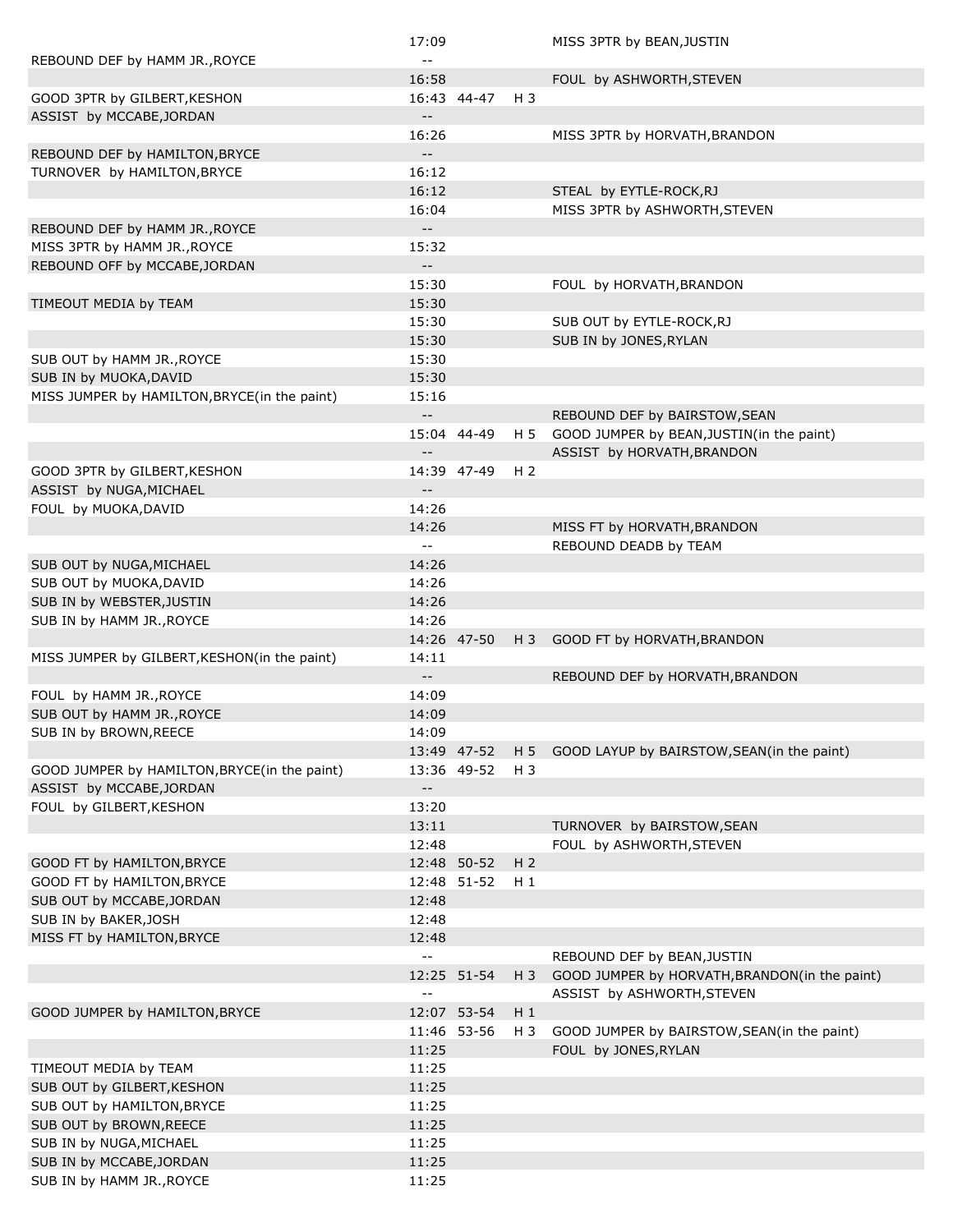| MISS JUMPER by WEBSTER, JUSTIN               | 11:10                     |                  |                                                                |
|----------------------------------------------|---------------------------|------------------|----------------------------------------------------------------|
|                                              | $- -$                     |                  | REBOUND DEF by BEAN, JUSTIN                                    |
|                                              |                           | 10:54 53-58      | H 5 GOOD JUMPER by BAIRSTOW, SEAN(in the paint)                |
|                                              | $-$                       |                  | ASSIST by BEAN, JUSTIN                                         |
| FOUL by BAKER, JOSH                          | 10:54                     |                  |                                                                |
|                                              |                           | 10:54 53-59      | H 6 GOOD FT by BAIRSTOW, SEAN                                  |
| TURNOVER by BAKER, JOSH                      | 10:38                     |                  |                                                                |
|                                              | 10:38                     |                  | SUB OUT by BAIRSTOW, SEAN                                      |
|                                              | 10:38                     |                  | SUB IN by SHULGA, MAX                                          |
| FOUL by NUGA, MICHAEL                        | 10:23<br>10:08            |                  | MISS 3PTR by SHULGA, MAX                                       |
|                                              | $\sim$ $\sim$             |                  | REBOUND OFF by HORVATH, BRANDON                                |
|                                              |                           | 09:46 53-61      | H 8 GOOD LAYUP by ASHWORTH, STEVEN(in the paint)               |
|                                              | $\sim$ $\sim$             |                  | ASSIST by JONES, RYLAN                                         |
| TURNOVER by NUGA, MICHAEL                    | 09:28                     |                  |                                                                |
|                                              | 09:28                     |                  | STEAL by BEAN, JUSTIN                                          |
| SUB OUT by NUGA, MICHAEL                     | 09:24                     |                  |                                                                |
| SUB OUT by BAKER, JOSH                       | 09:24                     |                  |                                                                |
| SUB IN by GILBERT, KESHON                    | 09:24                     |                  |                                                                |
| SUB IN by HAMILTON, BRYCE                    | 09:24                     |                  |                                                                |
|                                              |                           |                  | 09:22 53-63 H 10 GOOD LAYUP by BEAN, JUSTIN(in the paint)      |
|                                              | $\sim$ $\sim$             |                  | ASSIST by ASHWORTH, STEVEN                                     |
| FOUL by HAMILTON, BRYCE                      | 08:59                     |                  |                                                                |
| TURNOVER by HAMILTON, BRYCE                  | 08:59                     |                  |                                                                |
| FOUL by HAMM JR., ROYCE                      | 08:43                     |                  |                                                                |
|                                              |                           |                  | 08:43 53-64 H 11 GOOD FT by HORVATH, BRANDON                   |
| SUB OUT by HAMM JR., ROYCE                   | 08:43                     |                  |                                                                |
| SUB IN by MUOKA, DAVID                       | 08:43                     |                  |                                                                |
|                                              |                           |                  | 08:43 53-65 H 12 GOOD FT by HORVATH, BRANDON                   |
| MISS JUMPER by HAMILTON, BRYCE(in the paint) | 08:32                     |                  |                                                                |
|                                              | $- -$                     |                  | REBOUND DEF by HORVATH, BRANDON                                |
|                                              |                           |                  | 08:20 53-67 H 14 GOOD JUMPER by ASHWORTH, STEVEN(in the paint) |
| TIMEOUT 30SEC by TEAM                        | 08:18                     |                  |                                                                |
| TIMEOUT MEDIA by TEAM                        | 08:18                     |                  |                                                                |
| MISS 3PTR by GILBERT, KESHON                 | 08:00                     |                  |                                                                |
|                                              | $-$                       |                  | REBOUND DEF by ASHWORTH, STEVEN                                |
| FOUL by MCCABE, JORDAN                       | 07:47                     |                  |                                                                |
|                                              |                           |                  | 07:47 53-68 H 15 GOOD FT by BEAN, JUSTIN                       |
|                                              | 07:45                     |                  | MISS FT by BEAN, JUSTIN                                        |
| REBOUND DEF by HAMILTON, BRYCE               | $\sim$ $\sim$             |                  |                                                                |
| MISS JUMPER by HAMILTON, BRYCE               | 07:22                     |                  |                                                                |
|                                              | $\sim$ $\sim$             |                  | REBOUND DEF by HORVATH, BRANDON                                |
|                                              | 07:03                     |                  | MISS 3PTR by ASHWORTH, STEVEN                                  |
|                                              | $\mathbb{L}^{\mathbb{L}}$ |                  | REBOUND OFF by BEAN, JUSTIN                                    |
|                                              | 06:57<br>$\sim$ $\sim$    |                  | MISS LAYUP by BEAN, JUSTIN(in the paint)                       |
|                                              |                           |                  | REBOUND OFF by BEAN, JUSTIN                                    |
| FOUL by MUOKA, DAVID                         | 06:57                     |                  | 06:57 53-69 H 16 GOOD FT by BEAN, JUSTIN                       |
| SUB OUT by GILBERT, KESHON                   | 06:57                     |                  |                                                                |
| SUB IN by NUGA, MICHAEL                      | 06:57                     |                  |                                                                |
|                                              |                           |                  | 06:57 53-70 H 17 GOOD FT by BEAN, JUSTIN                       |
| MISS 3PTR by NUGA, MICHAEL                   | 06:38                     |                  |                                                                |
| REBOUND OFF by WEBSTER, JUSTIN               | $\sim$                    |                  |                                                                |
|                                              | 06:27                     |                  | FOUL by BEAN, JUSTIN                                           |
| GOOD FT by WEBSTER, JUSTIN                   |                           | 06:27 54-70 H 16 |                                                                |
|                                              | 06:27                     |                  | SUB OUT by HORVATH, BRANDON                                    |
|                                              | 06:27                     |                  | SUB IN by BAIRSTOW, SEAN                                       |
| GOOD FT by WEBSTER, JUSTIN                   |                           | 06:27 55-70 H 15 |                                                                |
|                                              | 06:07                     |                  | MISS 3PTR by SHULGA, MAX                                       |
| REBOUND DEF by HAMILTON, BRYCE               | $\sim$ $\sim$             |                  |                                                                |
| GOOD JUMPER by HAMILTON, BRYCE(in the paint) |                           | 05:54 57-70 H 13 |                                                                |
| FOUL by MUOKA, DAVID                         | 05:40                     |                  |                                                                |
|                                              |                           |                  |                                                                |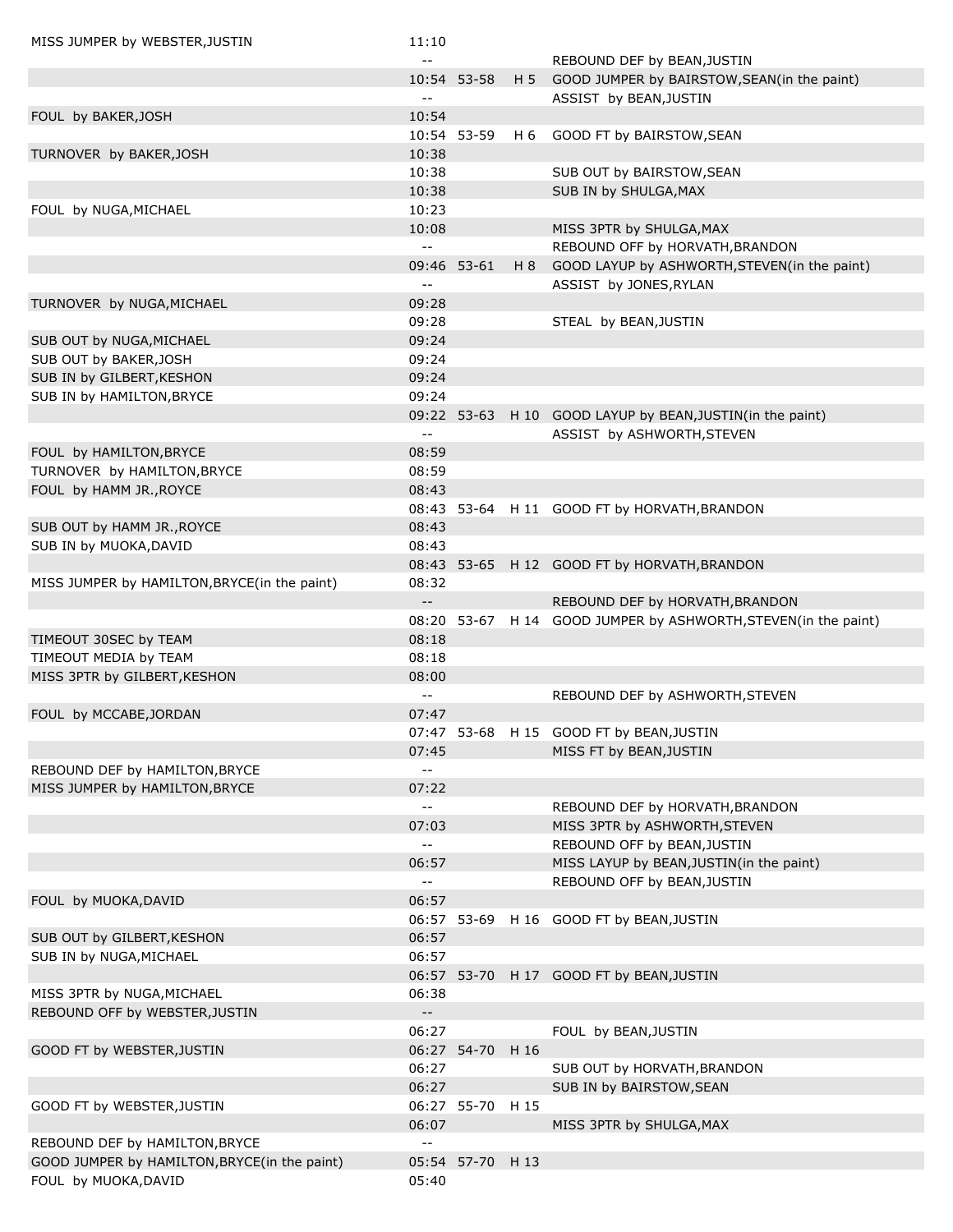|                                              |                                               |                  | 05:40 57-71 H 14 GOOD FT by SHULGA, MAX                      |
|----------------------------------------------|-----------------------------------------------|------------------|--------------------------------------------------------------|
| SUB OUT by NUGA, MICHAEL                     | 05:40                                         |                  |                                                              |
| SUB IN by HAMM JR., ROYCE                    | 05:40                                         |                  |                                                              |
|                                              | 05:40                                         |                  | MISS FT by SHULGA, MAX                                       |
|                                              | $\mathbb{H}^{\mathbb{H}}$                     |                  |                                                              |
| REBOUND DEF by MUOKA, DAVID                  |                                               |                  |                                                              |
|                                              | 05:28                                         |                  | SUB OUT by SHULGA, MAX                                       |
|                                              | 05:28                                         |                  | SUB IN by EYTLE-ROCK, RJ                                     |
| MISS JUMPER by HAMILTON, BRYCE               | 05:21                                         |                  |                                                              |
|                                              | $\overline{\phantom{a}}$                      |                  | REBOUND DEF by EYTLE-ROCK, RJ                                |
|                                              |                                               |                  | 04:54 57-73 H 16 GOOD JUMPER by ASHWORTH, STEVEN             |
|                                              | $\overline{\phantom{a}}$                      |                  | ASSIST by EYTLE-ROCK, RJ                                     |
|                                              |                                               | 04:46 60-73 H 13 |                                                              |
| GOOD 3PTR by MCCABE, JORDAN                  |                                               |                  |                                                              |
|                                              |                                               |                  | 04:21 60-75 H 15 GOOD LAYUP by BAIRSTOW, SEAN (in the paint) |
| MISS 3PTR by WEBSTER, JUSTIN                 | 03:55                                         |                  |                                                              |
| REBOUND OFF by HAMM JR., ROYCE               | $\sim$                                        |                  |                                                              |
|                                              | 03:53                                         |                  | FOUL by BAIRSTOW, SEAN                                       |
| TIMEOUT MEDIA by TEAM                        | 03:53                                         |                  |                                                              |
|                                              | 03:53                                         |                  | SUB OUT by JONES, RYLAN                                      |
|                                              | 03:53                                         |                  | SUB IN by HORVATH, BRANDON                                   |
|                                              |                                               |                  |                                                              |
| GOOD LAYUP by HAMILTON, BRYCE (in the paint) |                                               | 03:52 62-75 H 13 |                                                              |
| ASSIST by MCCABE, JORDAN                     | $\overline{\phantom{a}}$                      |                  |                                                              |
|                                              | 03:52                                         |                  | FOUL by ASHWORTH, STEVEN                                     |
| MISS FT by HAMILTON, BRYCE                   | 03:52                                         |                  |                                                              |
|                                              | $\mathord{\hspace{1pt}\text{--}\hspace{1pt}}$ |                  | REBOUND DEF by BEAN, JUSTIN                                  |
|                                              |                                               |                  | 03:39 62-77 H 15 GOOD LAYUP by BEAN, JUSTIN(in the paint)    |
|                                              |                                               |                  | ASSIST by EYTLE-ROCK, RJ                                     |
|                                              | $\mathord{\hspace{1pt}\text{--}\hspace{1pt}}$ |                  |                                                              |
|                                              | 03:32                                         |                  | FOUL by ASHWORTH, STEVEN                                     |
| MISS FT by HAMILTON, BRYCE (fastbreak)       | 03:32                                         |                  |                                                              |
|                                              | $\overline{\phantom{a}}$                      |                  | REBOUND DEF by HORVATH, BRANDON                              |
|                                              |                                               |                  | 03:13 62-80 H 18 GOOD 3PTR by EYTLE-ROCK,RJ                  |
| FOUL TECH by WEBSTER, JUSTIN                 | 03:08                                         |                  |                                                              |
| TURNOVER by WEBSTER, JUSTIN                  | 03:08                                         |                  |                                                              |
|                                              | 03:08                                         |                  |                                                              |
|                                              |                                               |                  | MISS FT by ASHWORTH, STEVEN                                  |
| REBOUND DEADB by TEAM                        | $\mathord{\hspace{1pt}\text{--}\hspace{1pt}}$ |                  |                                                              |
| GOOD DUNK by HAMM JR., ROYCE(in the paint)   |                                               | 02:51 64-80 H 16 |                                                              |
| ASSIST by HAMILTON, BRYCE                    |                                               |                  |                                                              |
|                                              |                                               |                  | 02:28 64-82 H 18 GOOD LAYUP by BEAN, JUSTIN(in the paint)    |
|                                              | $\sim$ $-$                                    |                  | ASSIST by HORVATH, BRANDON                                   |
| GOOD 3PTR by HAMILTON, BRYCE                 |                                               | 02:06 67-82 H 15 |                                                              |
|                                              | 02:06                                         |                  | FOUL by EYTLE-ROCK,RJ                                        |
|                                              |                                               |                  |                                                              |
| GOOD FT by HAMILTON, BRYCE                   |                                               | 02:06 68-82 H 14 |                                                              |
| ASSIST by HAMM JR., ROYCE                    |                                               |                  |                                                              |
|                                              |                                               |                  | 01:46 68-85 H 17 GOOD 3PTR by BEAN, JUSTIN                   |
|                                              | $\mathord{\hspace{1pt}\text{--}\hspace{1pt}}$ |                  | ASSIST by ASHWORTH, STEVEN                                   |
| MISS 3PTR by WEBSTER, JUSTIN                 | 01:34                                         |                  |                                                              |
|                                              | $\overline{\phantom{a}}$                      |                  | REBOUND DEF by BEAN, JUSTIN                                  |
|                                              |                                               | 01:12 68-88      | H 20 GOOD 3PTR by BEAN, JUSTIN                               |
|                                              |                                               |                  |                                                              |
|                                              | $\mathord{\hspace{1pt}\text{--}\hspace{1pt}}$ |                  | ASSIST by ASHWORTH, STEVEN                                   |
| GOOD DUNK by MUOKA, DAVID (in the paint)     |                                               | 00:56 70-88 H 18 |                                                              |
| ASSIST by HAMILTON, BRYCE                    | $\mathord{\hspace{1pt}\text{--}\hspace{1pt}}$ |                  |                                                              |
|                                              | 00:40                                         |                  | TURNOVER by ASHWORTH, STEVEN                                 |
| STEAL by HAMILTON, BRYCE                     | 00:40                                         |                  |                                                              |
| GOOD 3PTR by HAMILTON, BRYCE                 |                                               | 00:34 73-88 H 15 |                                                              |
|                                              |                                               | 00:24 73-90 H 17 | GOOD DUNK by HORVATH, BRANDON (in the paint)                 |
|                                              |                                               |                  |                                                              |
|                                              | $\overline{\phantom{a}}$                      |                  | ASSIST by ASHWORTH, STEVEN                                   |
|                                              | 00:22                                         |                  | FOUL by BEAN, JUSTIN                                         |
| GOOD FT by WEBSTER, JUSTIN(fastbreak)        |                                               | 00:22 74-90 H 16 |                                                              |
|                                              | 00:22                                         |                  | SUB OUT by BAIRSTOW, SEAN                                    |
|                                              | 00:22                                         |                  | SUB OUT by ASHWORTH, STEVEN                                  |
|                                              | 00:22                                         |                  | SUB OUT by HORVATH, BRANDON                                  |
|                                              | 00:22                                         |                  | SUB OUT by EYTLE-ROCK, RJ                                    |
|                                              |                                               |                  |                                                              |
|                                              | 00:22                                         |                  | SUB OUT by BEAN, JUSTIN                                      |